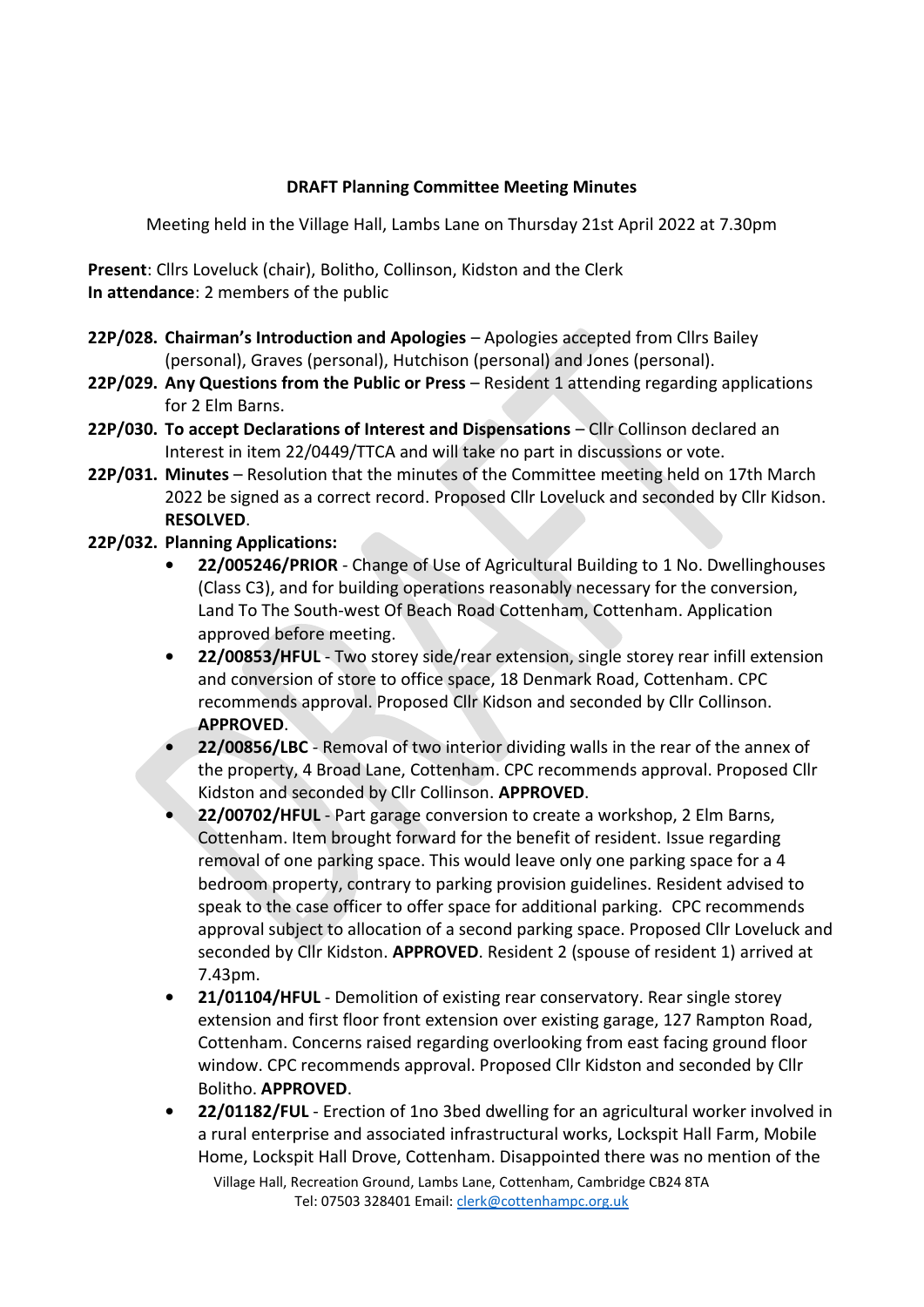Neighbourhood Plan in planning statement; Policy COH/5-2 – Rural employment supports this type of application. CPC recommends approval subject to agricultural condition as per section 6.3 of the planning statement. Proposed Cllr Collinson and seconded by Cllr Loveluck. **APPROVED**.

## **Tree orders**

- **22/0338/TTCA** Tree at far corner of Co-op car park adjacent to and overhanging gardens of 25 and 29 Denmark Road. Reduce height by approximately 2m, Re-trim on all sides as hard as possible, whilst retaining greenery, 273 High Street, Cottenham. Noted.
- **22/0449/TTCA** Weeping Ash (T1) crown reduce by up to 1.5m which is just removal of regrowth since the last reduction; Apple (T2) - reduce crown height by 1.5m; Apple (T3) - reduce crown height by 2m; Laburnum (T4) - remove a branch with is producing a lot of deformed vertical growth and cut back the crown by 1m on the East side to improve crown balance, 11 Histon Road, Cottenham. Noted.
- **22/0429/TTCA** Apple Trees 1 10, Remove, 2 Elm Barns, Cottenham. Cllr Bolitho had visited the site and provided a history lesson on fruit tree heritage in Cottenham. Noted that the smaller trees are covered in mistletoe and in poor condition whilst the more mature trees were in better condition. Suggested that the mature trees were kept but accepted that we have no powers to make resident retain and unlikely to obtain a TPO on fruit trees. Resident 1 acknowledged the heritage factors.

## **For information only:**

- **S/2876/16/CONDH** Submission of details required by conditions 16 (Surface water drainage), 17 (Foul water drainage) and 18 (Scheme for the provision of pollution control of the water environment) of outline planning permission, Land North East Of Rampton Road, Cottenham
- **S/2876/16/CONDI** Submission of details required by conditions 23 (Noise), 24 (Noise) and 25 (Noise) of outline planning permission S/2876/16/OL, Land North East of Rampton Road, Cottenham
- **S/2549/19/NMA8** Non material amendment of reserved matters application S/2549/19/RM (Approval of matters reserved for access appearance landscaping layout and scale following outline planning permission S/2413/17/OL as varied by Section 73 application S/4116/18/VC for the erection of up to 200 residential dwellings (including 40% affordable housing) demolition of no. 117 Rampton Road introduction of structural planting and landscaping informal public open space and children's play area surface water flood mitigation and attenuation vehicular access points from Rampton Road and associated ancillary works) to move plot 120 700mm closer to plot 121, Land off Rampton Road, Cottenham
- **21/01881/CONDA** Submission of details required by conditions 2 (External Materials) and 5 (Cycle Storage) of permission 21/01881/REM, Land North And East Of Rampthill Farm, Rampton Road, Cottenham
- **20/04040/CONDA** Submission of details required by condition 4 (Details of the coating finish to the timber windows and doors) of listed building consent 20/04040/LBC, 4 Bramley Close, Cottenham